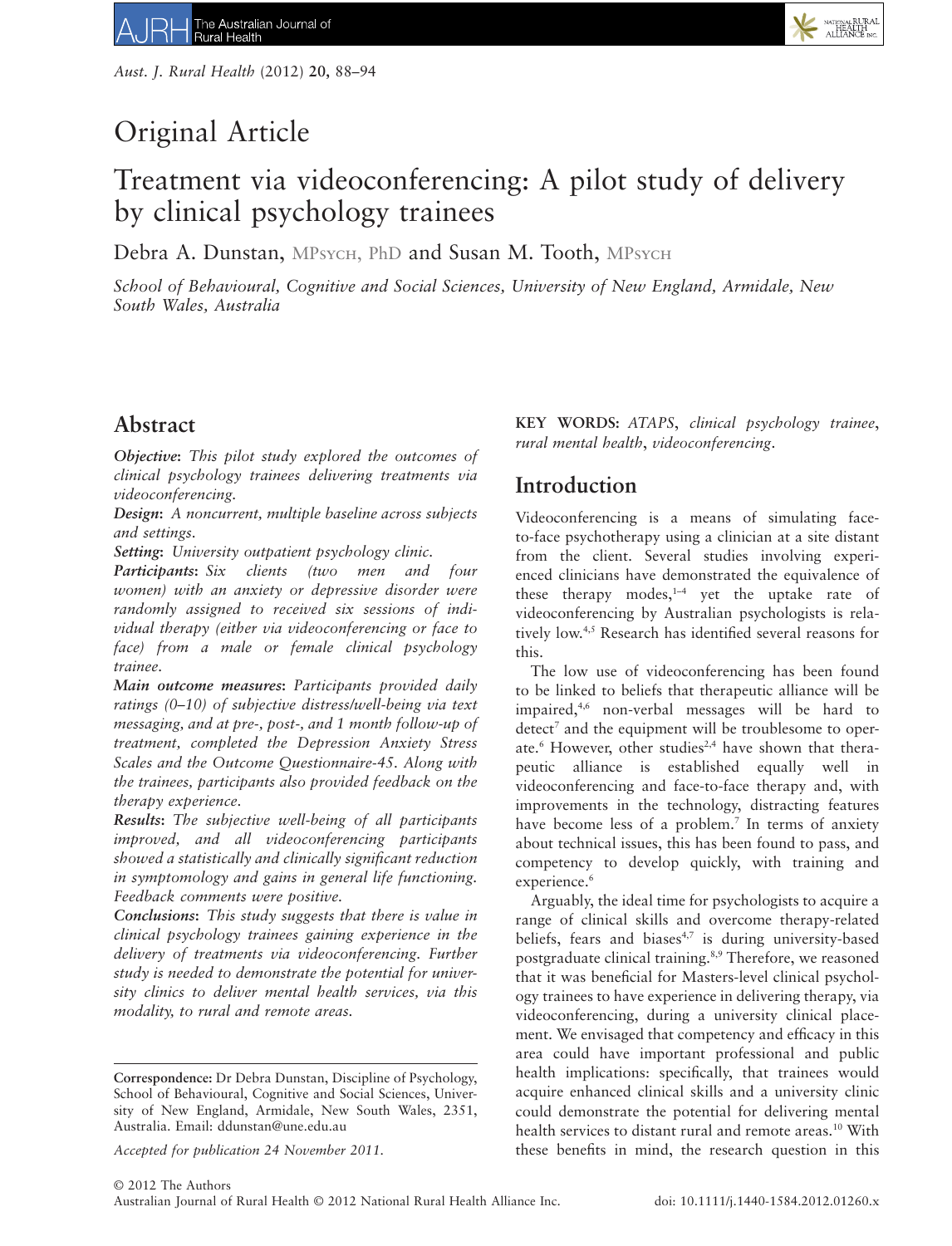*What is already known on this subject***:**

- *Clinical psychology trainees provide effective face-to-face treatments.*
- *Treatments delivered via videoconferencing by experienced clinicians show equivalence with face-to-face therapy.*
- *Negative beliefs are a barrier to the use of videoconferencing by Australian psychologists.*

study was simple: Can clinical psychology trainees deliver effective treatments via videoconferencing?

# **Method**

# **Participants**

Eight participants  $(n = 8)$ , two men and six women, met the following inclusion and exclusion criteria: English-speaking; 18 years of age or older; living within the New England Division of General Practice; currently satisfying criteria for a mood or anxiety disorder;11 referred by their general medical practitioner (GP) for treatment under the Access to Allied Psychological Services (ATAPS) program:<sup>12</sup> willing to use a mobile telephone to send daily ratings of distress via a text message; able to attend treatment during the study period; and, not currently presenting with psychosis, high risk suicidal ideation, drug or alcohol dependence, or a personality disorder. For different reasons, two female participants discontinued therapy early, and the study continued with six participants – two men and four women – who remained for the duration.

The study sample  $(n = 6)$  had a mean age of 34.33 years  $(SD = 16.11$ , range = 20–63 years). Education levels varied from less than Year 12  $(n = 1)$  to completed Year 12 ( $n = 1$ ) and completed tertiary education  $(n = 4)$ . Employment status included: unemployed  $(n = 1)$ , not seeking employment  $(n = 3)$  and full-time employment  $(n = 2)$ . Half the sample was taking prescribed medication, but in all cases, responses were stable and dosages were not altered during the intervention. At the initial screening session, all six participants recorded scores in the clinical range on the measures of symptom severity and general life functioning. Based on the former measure, two participants presented as having an anxiety disorder and four presented as having a mixed anxiety-depressive disorder.

#### *What this study adds***:**

- *Clinical psychology trainees appear to be able to deliver treatments via videoconferencing with equivalent effectiveness to face-toface therapy.*
- *Experience with videoconferencing increases confidence and acceptance of its use as a therapy modality.*
- *University clinics, working in partnership with Divisions of General Practice, could potentially increase Access to Allied Psychological Services in rural and remote Australian communities.*

### **Materials and measures**

## *Subjective well-being*

*Subjective Units of Disturbance (SUDS)*<sup>13</sup> is a singleitem, self-report measure of level of subject distress/wellbeing over the past 24 hours, rated from 0 (*no emotional distress*) to 10 (*worst emotional distress*).

# *Symptomology*

*Depression Anxiety Stress Scales (DASS-42)*<sup>14</sup> is a 42-item, self-report measure of the negative emotional states of depression, anxiety and stress, rated on a 4-point Likert scale. Although severity ratings of subscale scores are available in the manual, $14$  the scoring criteria used in the current study was based on computations of clinically significant and reliable change<sup>15</sup> as described below.

# *General life functioning*

*Outcome Questionnaire-45 (OQ-45)*<sup>16</sup> is a 45-item, self-report measure of general life functioning assessed across three subscales. Ratings are made on a 5-point Likert scale: total scores range from 0 to 180 with high scores indicating higher disturbance in life, or lower levels of life functioning. Two additional scoring criteria lead to a Clinically Significant Change Index (CSI) and a Reliable Change Index (RCI), which provide a two-step criterion method for evaluating 'meaningful change'.<sup>15,17</sup> According to this concept, meaningful change occurs when (i) before treatment, a client is in the non-functional or clinical range, and following treatment he or she is in the functional or non-clinical range (Step 1), and (ii) that the change is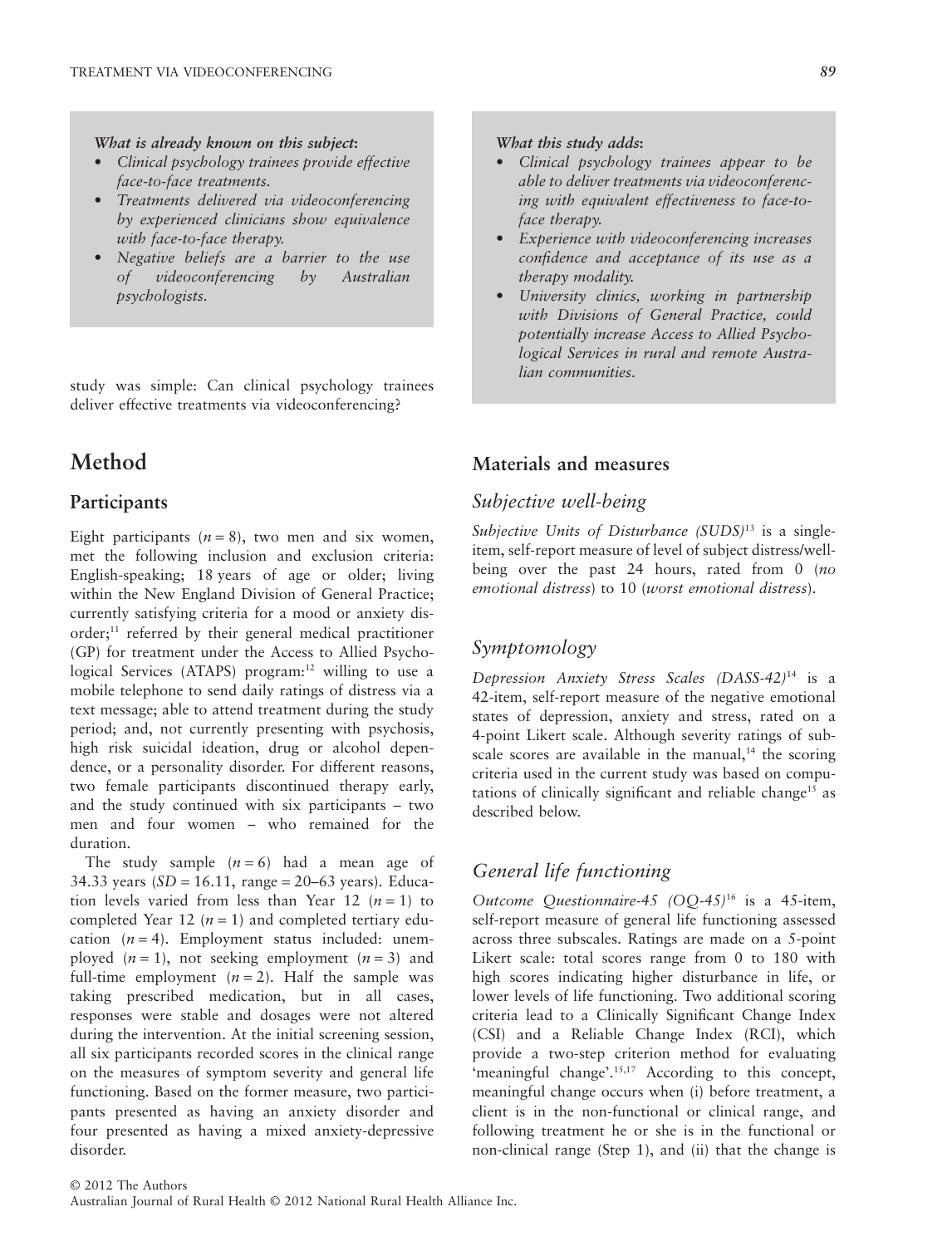statistically reliable (Step 2).<sup>16</sup> The OQ-45 manual provides the CSI and RCI for the total score and each subscale score.

# *Study experience – feedback comments*

After the videoconferencing therapy, participants and trainees were asked to report on their expectations and experience.

### **Design**

A non-current, multiple baseline design across subjects and settings (videoconferencing or face to face) was used. All participants completed daily SUDS and repeated measures (DASS-42 and OQ-45) at pretreatment (the initial screening interview), post-treatment (the final session of treatment) and follow-up (1 month after the final treatment session). Treatment commenced at different time points for each individual in accordance with client and therapist availability.

### **Procedure**

# *Recruitment*

Subsequent to approval from the university Human Research Ethics Committee, 10 eligible clients were invited to participate and were informed that they would receive \$10 per visit to cover the cost of the daily text messaging. Two clients declined because of plans to travel out of the area, which left a study sample of  $n = 8$ .

## *Treatment*

The participants were randomly assigned, from withingender groups, to the videoconferencing or face-to-face condition, and to either a male or a female trainee. Trainees were provisionally registered clinical psychology students, in the second year of the Master of Psychology (Clinical) Program, undertaking a placement at the university psychology clinic. Each was supervised in accordance with accreditation requirements. The treatments were delivered across a 6- to 8-week period and included those prescribed under the ATAPS program $12$  – psychoeducation, cognitive behavioural therapy, motivational interviewing or interpersonal therapy – and were tailored to meet individual participants' needs. For the videoconferencing condition, the participant was alone in a consulting room, seated in front of the video monitor, which was activated by clinic reception staff. The trainee psychologist was located in a nearby building where the second monitor was set-up.

# **Results**

All participants, with the exception of Participant 2, completed six sessions of therapy and the pre-, post- and

follow-up measures. Participant 2 completed all measures except the immediate post-treatment measure because of finishing therapy after four sessions rather than six. Table 1 provides a summary of scores on all measures and the significance and classification of change.

### **Treatment outcome measures**

# *Subjective well-being*

The SUDS data were analysed using a customised statistical package involving simulation modelling analysis, available at http://www.clinicalresearcher.org/SMA\_ windows 8 4 11.zip.<sup>18</sup> The results are summarised in Table 2. Slope analysis indicated that the presenting problem for each participant was stable prior to the commencement of treatment, suggesting that selfmonitoring had not produced an improvement in their condition.19 To determine treatment effect, data points were also analysed for change in severity level across phases. For all participants, the change from baseline to follow-up was significant  $(P < 0.05$ , one-tailed) indicating that distress levels had decreased/subjective wellbeing increased over the course of the intervention.

# *Symptomology*

The clinical significance and reliable change in each participant's DASS-42 scale scores are shown in Table 1. To minimise confusion, results are reported only for the scale representing the participant's most severe area of symptomology (i.e. depression, anxiety or stress). Overall, the results indicate that four of the six participants (P1, P2, P5 and P6) demonstrated clinically significant and statistically reliable change (pretreatment to follow-up), thereby meeting the criteria for the classification of 'Recovered'.

# *General life functioning*

The clinical significance and reliable change results for each participant's OQ-45 total scores are displayed in Table 1. Results show that overall two of the threevideoconferencing participants (P2 and P3) and one face-to-face participant (P6) met the CSI and RCI criteria (pretreatment to follow-up) for the classification of 'Recovered'.

### **Feedback comments**

## *Participants*

At the follow-up interview, participants in the videoconferencing condition described the best and worst parts of their experience as follows: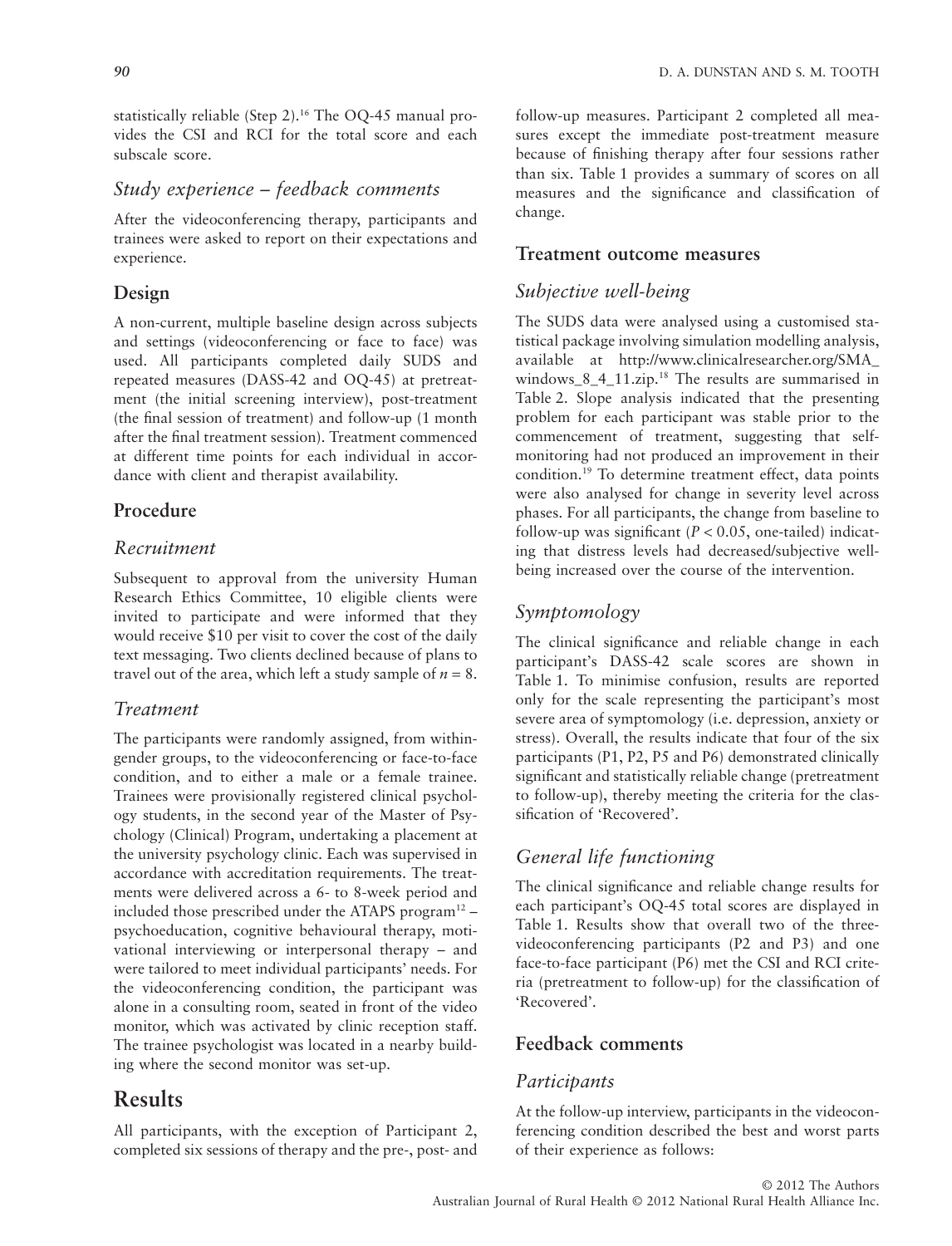|                                                                                                                                                                                                                                                                                                                                                                                                                                                                                                                                                            | Participant (P1) |               |                 | Participant (P2)  |             |                       | Participant (P3) |               |                            | Participant (P4)  |                  |                  | Participant (P5) |              |                 |                 | Participant (P6) |                         |
|------------------------------------------------------------------------------------------------------------------------------------------------------------------------------------------------------------------------------------------------------------------------------------------------------------------------------------------------------------------------------------------------------------------------------------------------------------------------------------------------------------------------------------------------------------|------------------|---------------|-----------------|-------------------|-------------|-----------------------|------------------|---------------|----------------------------|-------------------|------------------|------------------|------------------|--------------|-----------------|-----------------|------------------|-------------------------|
| Mode of treatment                                                                                                                                                                                                                                                                                                                                                                                                                                                                                                                                          |                  |               |                 | Videoconferencing |             |                       |                  |               |                            |                   |                  |                  |                  | Face to face |                 |                 |                  |                         |
| SUDS (mean scores)                                                                                                                                                                                                                                                                                                                                                                                                                                                                                                                                         | Pre<br>∞         | Post          | F/up            | $\Pr$             | Post<br>4   | F/up                  | Pre              | Post          | F/up                       | Pre<br>$\sigma$   | Post<br>∞        | F/up<br>$\infty$ | Pre<br>∞         |              | Post F/up       | Pre             | Post             | F/up<br>$\overline{5}$  |
| DASS-42 (scale total<br>scores)                                                                                                                                                                                                                                                                                                                                                                                                                                                                                                                            | $Pr$ e           | Post          | F/up            | Pre               | Post        | F/up                  | Pre              | Post          | F/up                       | Pre               | Post             | F/up             | Pre              | Post         | F/up            | Pre             | Post             | F/up                    |
|                                                                                                                                                                                                                                                                                                                                                                                                                                                                                                                                                            | 18               | ٵ             |                 |                   | n/a         |                       | ৩                |               |                            |                   |                  |                  | 36               | 30           |                 | $\frac{6}{1}$   |                  |                         |
|                                                                                                                                                                                                                                                                                                                                                                                                                                                                                                                                                            | 13               |               |                 |                   | n/a         |                       | ${}^{\circ}$     | $\frac{6}{ }$ |                            | 22                | 22               | 29               | 25               |              |                 |                 |                  |                         |
|                                                                                                                                                                                                                                                                                                                                                                                                                                                                                                                                                            | 22               |               |                 | 29                | n/a         |                       | 20               | 13            |                            | 29                | 34               | 35               | 30               |              |                 | $\supseteq$     |                  |                         |
| Change in scores                                                                                                                                                                                                                                                                                                                                                                                                                                                                                                                                           | Pre-post         | Post-F/up     |                 | Pre-post          | Post-F/up   |                       | Pre-post         | Post-F/up     |                            | Pre-post          | Post-F/up        |                  | Pre-post         | Post-F/up    |                 | Pre-post        |                  | Post-F/up               |
| Significance:                                                                                                                                                                                                                                                                                                                                                                                                                                                                                                                                              |                  |               |                 | n/a               | n/a         |                       | $*$              |               |                            |                   | $\binom{*}{k}$   |                  |                  |              |                 | $*$             |                  | $^{+}$                  |
| Classification: (pre to<br>$f$ up)                                                                                                                                                                                                                                                                                                                                                                                                                                                                                                                         | Recovered        |               |                 | Recovered         |             |                       | Unchanged        |               |                            | Deteriorated      |                  |                  | Recovered        |              |                 | Recovered       |                  |                         |
| OQ-45 (total score)                                                                                                                                                                                                                                                                                                                                                                                                                                                                                                                                        | Pre<br>92        | $\frac{8}{2}$ | Post F/up<br>65 | Pre<br>65         | Post<br>n/a | F/up<br>$\frac{1}{4}$ | Pre<br>67        | 47            | Post F/up<br>$\frac{4}{4}$ | Pre               | Post F/up<br>102 | 104              | $Pr$ e<br>99     | 100          | Post F/up<br>94 | Pre Post<br>67  | 25               | F/up<br>$\overline{12}$ |
| Change in scores<br>Significance:                                                                                                                                                                                                                                                                                                                                                                                                                                                                                                                          | Pre-post         | Post-F/up     |                 | Pre-post          | Post-F/up   |                       | Pre-post<br>$*$  | Post-F/up     |                            | Pre-post<br>$(*)$ | Post-F/up        |                  | Pre-post         | Post-F/up    |                 | Pre-post<br>$*$ |                  | Post-F/up               |
| Classification: (pre to<br>$f(\text{up})$                                                                                                                                                                                                                                                                                                                                                                                                                                                                                                                  | Improved         |               |                 | Recovered<br>n/a  | n/a         |                       | Recovered        |               |                            | Deteriorated      |                  |                  | Unchanged        |              |                 | Recovered       |                  | $\ddot{}$               |
| anxiety and 7 for stress. Results are reported for the most severe problem area only (depression, anxiety or stress). OQ-45 results are based on total scores where CSI = 63 and<br>RCI = 14. Significance: - = not clinically significant, not statistically reliable; + = clinically significant; * = statistically reliable (P < 0.05); (*) = statistically reliable but in a<br>Note. DASS-42 results are based on CSI cut-off subscale scores of 14 for depression, 9 for anxiety and 16 for stress. RCI subscales scores are 5 for depression, 7 for |                  |               |                 |                   |             |                       |                  |               |                            |                   |                  |                  |                  |              |                 |                 |                  |                         |

TREATMENT VIA VIDEOCONFERENCING *91*

worsening direction;  $+^* =$  clinically significant and statistically reliable (

and statistically reliable (

worsening direction; +\* = clinically significant and statistically reliable (P < 0.05); n/a = not available. Using the Jacobson-Truax classification: recovered = clinically significant

and statistically reliable ( $P < 0.05$ ); improved = not clinically significant but statistically reliable; unchanged = passed neither criteria; deteriorated = clinically significant or

statistically reliable but towards a worsening condition. SUDS, Subjective Units of Disturbance; DASS-42, Depression Anxiety Stress Scales; OQ-45, Outcome

statistically reliable but towards a worsening condition. SUDS, Subjective Units of Disturbance; DASS-42, Depression Anxiety Stress Scales; OQ-45, Outcome

Questionnaire-45; CSI, Clinically Significant Change Index; RCI, Reliable Change Index.

Questionnaire-45; CSI, Clinically Significant Change Index; RCI, Reliable Change Index.

< 0.05); improved = not clinically significant but statistically reliable; unchanged = passed neither criteria; deteriorated = clinically significant or

< 0.05); n/a = not available. Using the Jacobson–Truax classification: recovered = clinically significant

© 2012 The Authors

Australian Journal of Rural Health © 2012 National Rural Health Alliance Inc.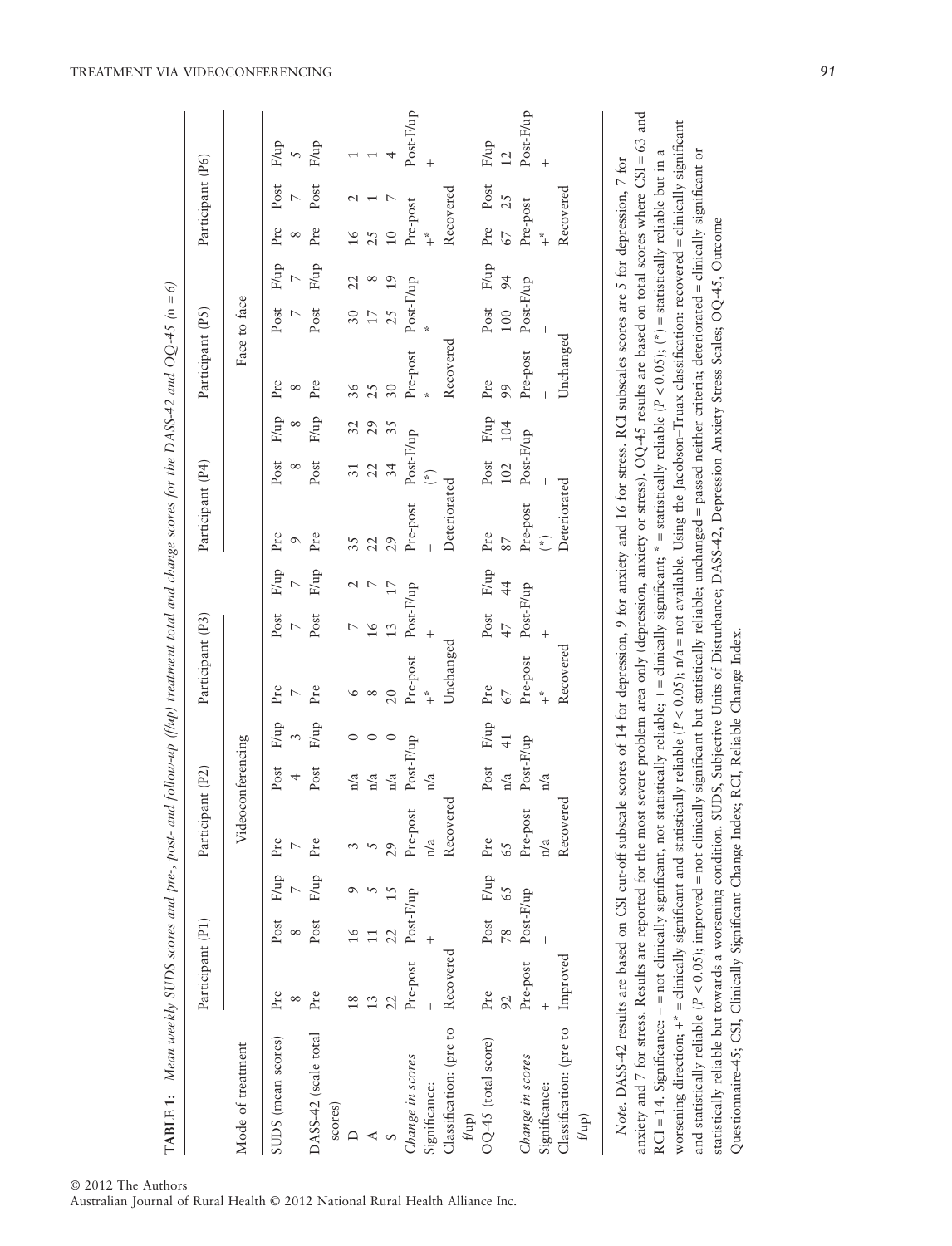|                   | Stability in slope | Change in level across phases |                   |                  |  |
|-------------------|--------------------|-------------------------------|-------------------|------------------|--|
| Participant       | Baseline           | Baseline to treatment         | Treatment to F/up | Baseline to F/up |  |
| Videoconferencing |                    |                               |                   |                  |  |
| P <sub>1</sub>    | $< 0.001*$         | 0.1522                        | 0.9258            | $0.0282*$        |  |
| P <sub>2</sub>    | $< 0.001*$         | 0.3210                        | 0.4656            | $0.0294*$        |  |
| P <sub>3</sub>    | $< 0.001*$         | 0.1952                        | $< 0.001*$        | $0.0058*$        |  |
| Face to face      |                    |                               |                   |                  |  |
| P4                | $< 0.001*$         | 1.1008                        | 0.7452            | $0.0084*$        |  |
| P <sub>5</sub>    | $< 0.001*$         | $< 0.001*$                    | 0.1912            | $< 0.0001*$      |  |
| P6                | $< 0.001*$         | $< 0.001*$                    | 0.7342            | $0.0154*$        |  |

**TABLE 2:** *Comparisons of statistical significance (*P*-values) of SUDS ratings for stability in slope during baseline and change in level across phases*

*Note:* \**P* < 0.05 (significance levels are for one-tailed tests). SUDS, Subjective Units of Disturbance; F/up, follow-up. P, participant.

#### Best part:

Looking at a screen and talking to people is like videogames, it's not a problem. (P1)

There's no lack of connection with the therapist, it's exactly the same. (P2)

There's more space in the conversation to think about how to respond to the therapists' questions, it's a less intense environment. (P3)

#### Worst part:

The two to three second delay did not stop the communication but it was annoying. (P1) Sometimes the lighting was distorted. (P2) Talking to a TV and having it talk back to you took a bit of getting used to. By the third session you're used to it. (P3)

### *Therapists*

After the videoconferencing experience, the therapists also described the best and worst parts of their experience:

Best part:

It was easy, easier than I expected. I feel comfortable [with the equipment] now.  $(T1)$ 

It's better with some clients, especially younger ones who are used to computer games, they prefer it to face-to-face. (T2)

#### Worst part:

I didn't like not being able to see people's feet – to see if they were [sic] anxious. (T1)

I was worried that it would feel impersonal. (T2).

# **Discussion**

This study found that all participants receiving treatment, via videoconferencing, from a trainee clinical psychologist, achieved a significant improvement in subjective well-being from baseline to follow-up. In addition, two of these participants showed a clinically significant and reliable reduction in symptoms of depression or anxiety and disturbance of general life functioning. These results were equivalent to or better than the face-to-face outcomes. All of the face-to-face participants showed significant improvements in wellbeing, two showed a reduction in symptomology and one showed a reduction in disturbance of life functioning. Thus, the results from this study are consistent with previous research showing the effectiveness of treatments delivered by clinical psychology trainees and the equivalence of videoconferencing with face-to-face therapy.1,3,20,21 Additionally, comments provided in feedback sessions suggest that reservations or negative bias towards videoconferencing treatments (held by either therapists or clients) can be overcome with the benefit of experience and that younger clients might prefer this medium of therapy.<sup>22</sup>

While these findings are promising, this study's limitations – particularly in relation to the design and sample size – need to be acknowledged. First, although each participant's continuous baseline data serves as individual 'control' data in a single case design, $23$  the inability to commence all SUDS ratings at the same time, followed by the temporal sequencing of the start of treatment, means it is not possible to rule out the effects of history, maturation or other extraneous factors as sources of behaviour change. That said, this limitation applied to both modes of therapy where the outcomes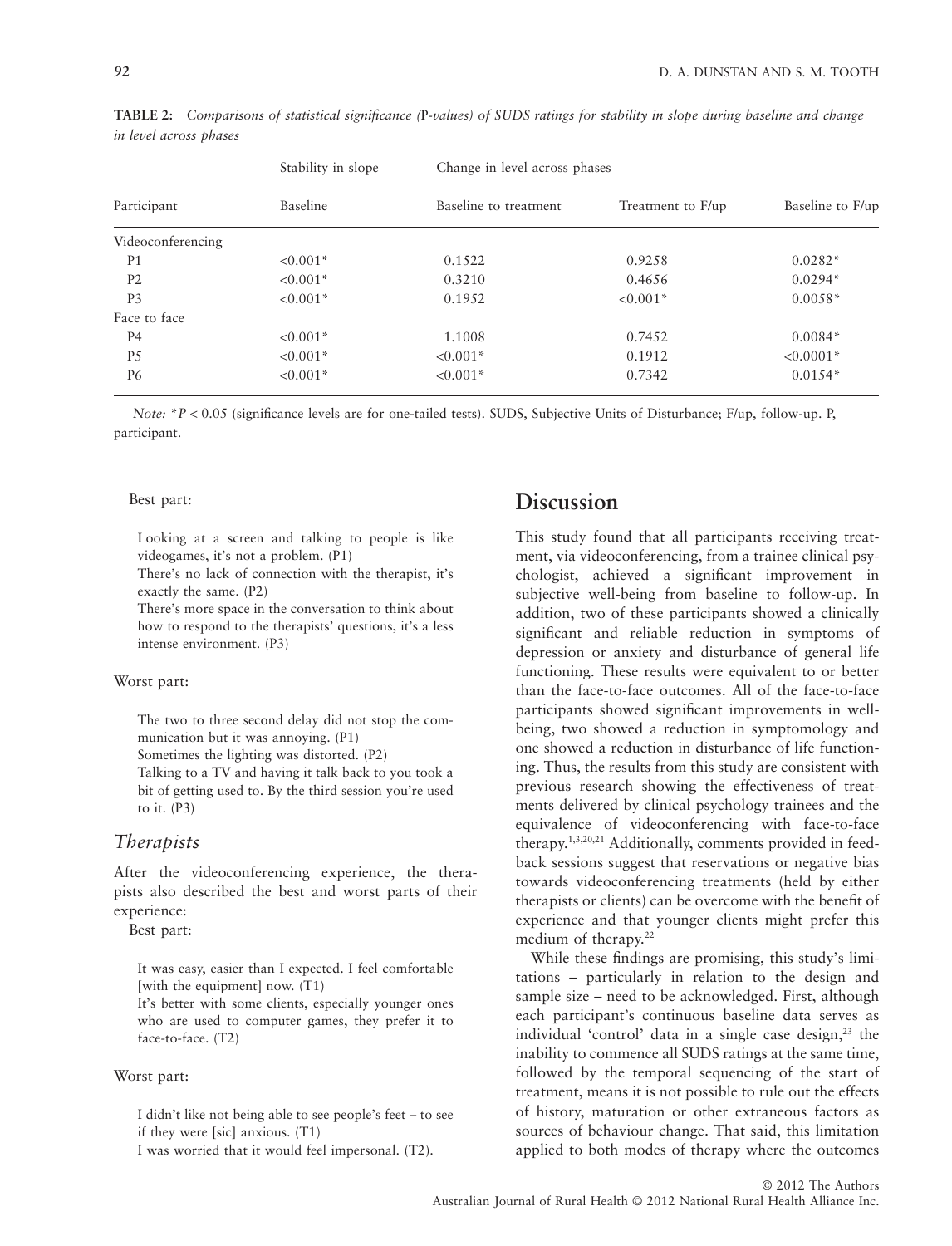were comparable. Second, while single-case designs provide valid data from small samples, the equivocal outcomes for some participants restrict conclusions about treatment efficacy. Given the important public health implications of psychological treatments being delivered via videoconferencing by trainee clinicians, it must be recognised that this study represents pilot work only and that a larger confirmatory study is required.

These limitations aside, the implications remain: by giving clinical psychology trainees experience in delivering treatments via videoconferencing, it appears possible to build confidence in the use of this modality. Furthermore, when this training takes place at a university clinic working in partnership with a Division of General Practice, the potential to provide low cost services to rural and remote communities is created: perhaps with remote hardware being provided via a telehealth endpoint or a computer, with Skype connection, in the GP's rooms. In the light of the Australian Government's recent announcement of the expansion of ATAPS – \$205.9 million over the next 5 years to service 'hard to reach populations', plus the budgeting of \$14.4 million in this same period for a mental health online portal<sup>24</sup> – development of this arrangement appears to be an option worth pursuing.

# **Acknowledgements**

This research was funded by an Education and Research Grant from the NSW Psychologists Registration Board. The authors would like to thank the New England Division of General Practice for their support and assistance with the recruitment of participants and our colleagues, Matthew Brand and Sarah Schuter, for their courage and enthusiasm to learn the practice of delivering psychological treatment via videoconferencing.

# **Author contributions**

Contribution to paper:  $DD = 50\%$ ,  $ST = 50\%$ .

# **References**

- 1 Day S, Schneider P. Psychotherapy using distance technology: a comparison of face-to-face, video, and audio treatment. *Journal of Counseling Psychology* 2002; **49**: 499–503.
- 2 Schopp L, Johnstone B, Merrell D. Telehealth and neuropsychological assessment: new opportunities for psychologists. *Professional Psychology, Research and Practice* 2000; **31**: 179–183.
- 3 Alessi N. Telepsychiatric care for a depressed adolescent. *Journal of the American Academy of Child and Adolescent Psychiatry* 2002; **41**: 894–895.
- 4 Rees CS, Stone S. Therapeutic alliance in face-to -face versus videoconferenced psychotherapy. *Professional Psychology, Research and Practice* 2005; **36**: 649– 653.
- 5 Nickelson D. Telehealth and the evolving health care system: strategic opportunities for professional psychology. *Professional Psychology, Research and Practice* 1998; **29**: 527–535.
- 6 Rees CS, Haythornthwaite S. Telepsychology and videoconferencing: issues, opportunities and guidelines for psychologists. *Australian Psychologist* 2004; **39**: 212– 219.
- 7 Jerome LW, Zaylor C. Cyberspace: creating a therapeutic environment for telehealth applications. *Professional Psychology, Research and Practic* 2000; **31**: 478–483.
- 8 Murrell E, Steel Z, Gaston J, Proudfoot H. Training the clinical psychologist: profile of a university-based clinic. *Australian Psychologist* 2002; **37**: 123–128.
- 9 O'Donovan A, Bain J, Dyck M. Does clinical psychology education enhance the clinical competence of practitioners? *Professional Psychology, Research and Practice* 2005; **36**: 104–111.
- 10 Council of Australian Government. *National Action Plan on Mental Health*. 2006. [Cited 20 Jul 2009]. Available from URL: http://www.coag.gov.au/coag\_meeting\_ outcomes/2006-07-14/docs/nap\_mental\_health.pdf
- 11 American Psychiatric Association. *Diagnostic and Statistical Manual of Mental Disorders IV-TR*, 4th edn. Washington, DC: Author, 2000.
- 12 Department of Health and Ageing. *Access to Allied Psychological Services (ATAPS)*. 2009. [Cited 17 Jul 2009]. Available from URL: http://www.health.gov.au/internet/ main/publishing.nsf/Content/mental-boimhc-ataps
- 13 Wolpe J, Lazarus AA. *Behavior Therapy Techniques*. New York: Pergamon Press, 1966.
- 14 Lovibond SH, Lovibond PF. *Manual for the Depression Anxiety Stress Scales*, 2nd edn. Sydney: The Psychology Foundation of Australia, 1995.
- 15 Jacobson NS, Truax P. Clinical significance: a statistical approach to defining meaningful change in psychotherapy research. *Journal of Consulting and Clinical Psychology* 1991; **59**: 12–19.
- 16 Lambert MJ, Morton JJ, Hatfield D *et al*. *Administration and Scoring Manual for the OQ-45.2 Outcome Questionnaire*. Salt Lake City, UT: OQ Measures LLC, 2004.
- 17 Jacobson NS, Follette WC, Revenstorf D. Psychotherapy outcome research: methods for reporting variability and evaluating clinical significance. *Behavior Therapy* 1984; **15**: 336–352.
- 18 Borckardt JJ. *Simulation Modeling Analysis User's Guide Version 8.3.3*. 2006. [Cited 10 Feb 2009]. Available from URL: http://www.clinicalresearcher.org/SMA\_Windows  $-8$ <sup>-4</sup><sup>-11.zip</sup>
- 19 Kafner F. Self-monitoring: methodological limitations and clinical applications. *Journal of Consulting and Clinical Psychology* 1970; **35**: 148–152.
- 20 Glueckauf R, Fritz S, Ecklund-Johnson E, Liss H, Dages P, Carney P. Videoconferencing-based family counseling for rural teenagers with epilepsy: phase 1 findings. *Rehabilitation Psychology* 2002; **47**: 49–72.

© 2012 The Authors

Australian Journal of Rural Health © 2012 National Rural Health Alliance Inc.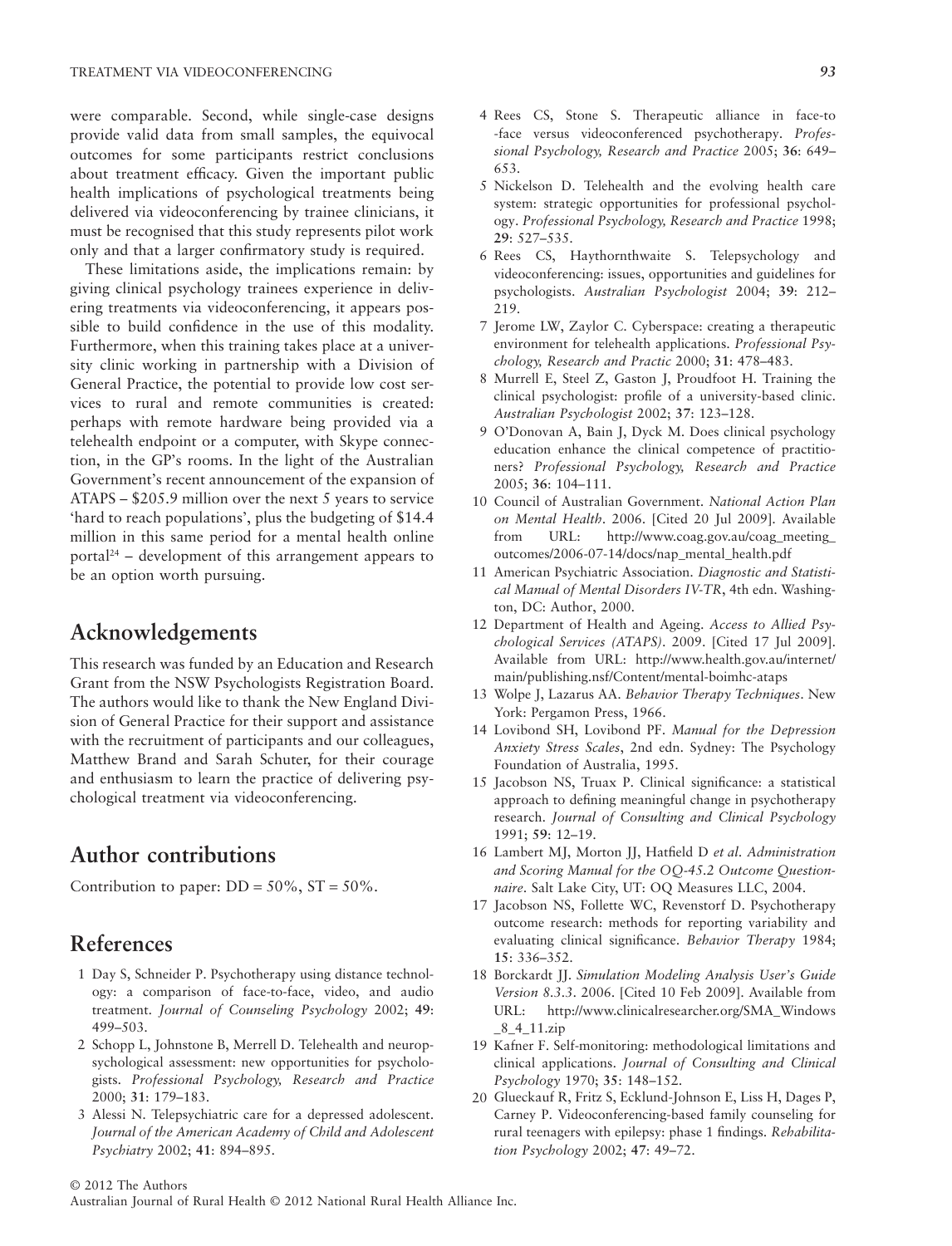- 21 Cowain T. Cognitive-behavioural therapy via videoconferencing to a rural area. *The Australian and New Zealand Journal of Psychiatry* 2001; **35**: 62–64.
- 22 Boyd C, Francis K, Aisbett D *et al*. Australian rural adolescents' experiences of accessing psychological help for a mental health problem. *The Australian Journal of Rural Health* 2007; **15**: 196–200.
- 23 Kazdin A. *Research Design in Clinical Psychology*, 4th edn. Boston, MA: Allyn & Bacon, 2003; 304.
- 24 Department of Health and Aging. *National Mental Health Reform 2011–12*. 2011 [Cited 18 Aug 2011]. Available from URL: http://www.health.gov.au/internet/budget/ publishing.nsf/Content/849AC423397634B7CA25789 C001FE0AA/\$File/DHA%20Ministerial.PDF